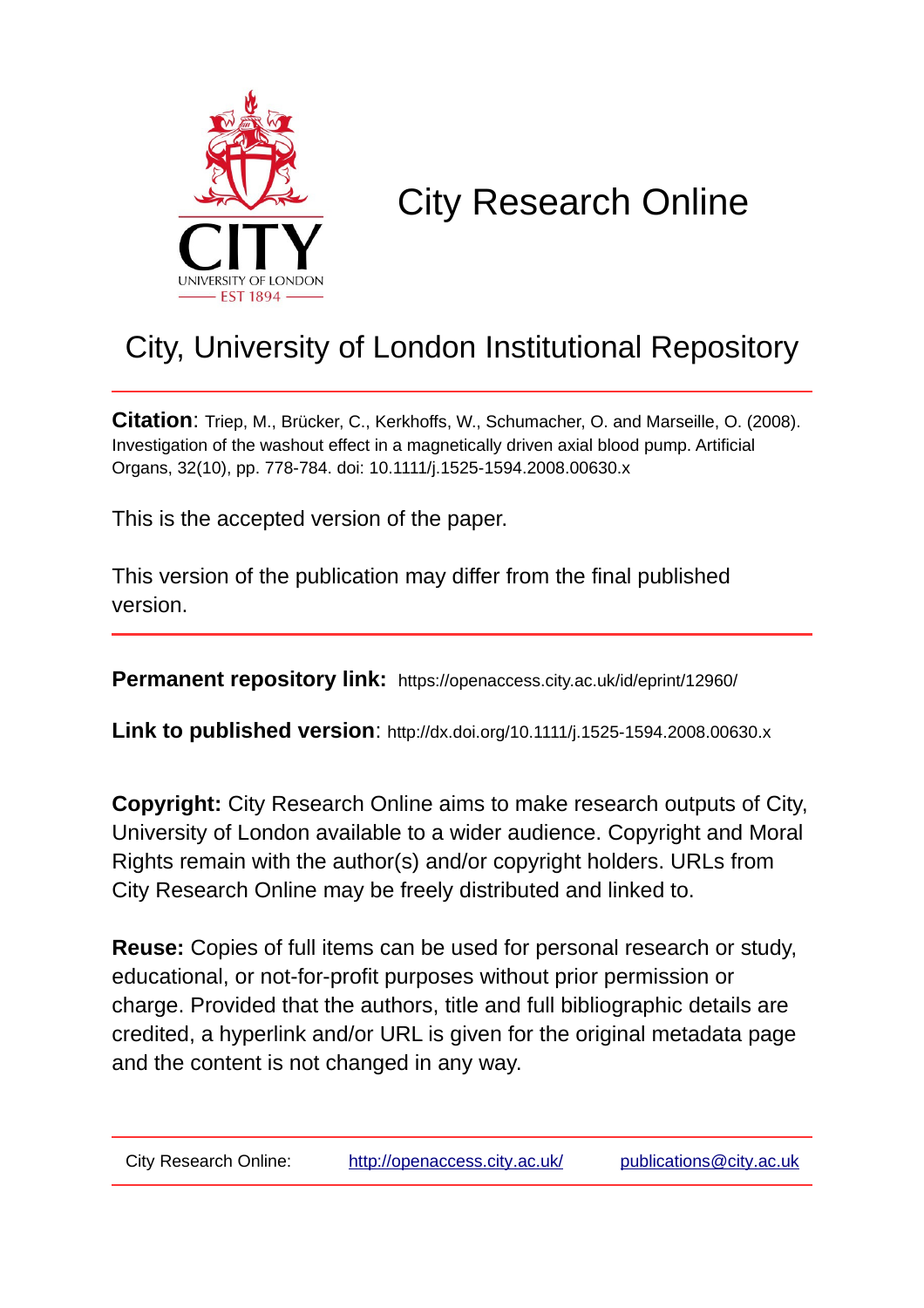*Artificial Organs* ••(••):••–••, Wiley Periodicals, Inc. © 2008, Copyright the Authors Journal compilation © 2008, International Center for Artificial Organs and Transplantation and Wiley Periodicals, Inc.

## Investigation of the Washout Effect in a Magnetically Driven Axial Blood Pump

\*Michael Triep, \*Christoph Brücker, †Wolfgang Kerkhoffs, †Oliver Schumacher, and †Oliver Marseille

*\*Institut für Mechanik und Fluiddynamik, TU Bergakademie Freiberg, and †CiruLite Inc., Aachen, Germany*

**Abstract:** For a long-term implementation of the magnetically driven CircuLite blood pump system, it is extremely important to be able to ensure a minimum washout flow in order to avoid dangerous stagnation regions in the gap between the impeller and the motor casing as well as near the pivot–axle area at the holes in the impeller's hub. In general, stagnation zones are prone to thrombus formation. Here, the optimal impeller/motor gap width will be determined and the washout flow for different working condi-

The design of miniature rotary blood pumps is often based on established pump concepts from classical turbomachinery. However, key aspects like the different medium and flow regime have to be considered in the early design stage for the success especially of blood pump systems for long-term applications. Classical impellers are driven through a sealed shaft by an electric motor. The interface between moving and fixed parts is always a critical region in rotary blood pumps, because shear strain becomes locally very high. This leads to a higher blood traumatization close to the shaft in the axial impeller–motor gap, and potentially to thrombus formation, which should be prevented in any operating case of the pump. This problem can be circumvented by the use of a fixed axle with an axial pivot bearing on top of it inside the impeller body and the impeller being driven magnetically (1,2). In combination with

this secondary flow is mainly the strong pressure difference between both ends of the gap. Computational fluid dynamics (CFD) and digital particle image velocimetry (DPIV) will be used for this analysis. **Key Words:** Axial blood pump—Sealless—Magnet drive—Computational fluid dynamics—Digital particle image velocimetry—Washout flow.

tions will be quantitatively calculated. The driving force for

1**1**

two washout holes in the impeller's hub, thrombus formation can thus be avoided at the nonrotating/ rotating interface (3). This concept is used by CircuLite (Saddle Brook, NJ, USA) for an implant-**2** able long-term microaxial blood pump that connects the left atrium with the arteria subclavia (Fig. 1).

The main goal of the present investigation is the study and optimization of the induced washout flow through the axial impeller–rotor gap and the radial impeller–axle gap in order to avoid stagnation zones near the axle pivot during all operation conditions of the CircuLite pump.

Both numerical (computational fluid dynamics [CFD]) and experimental (digital particle image velocimetry [DPIV]) methods are used complementarily. Washout-flow efficiency in the impeller could be improved through variation of the axial gap widths.

## **MATERIALS AND METHODS**

### **The MicroVad pump**

The two-bladed CircuLite impeller was incorporated into the MicroVad pump system. Blood was **3**sucked through an inflow cannula by the impeller, which has a blade tip diameter of 6.6 mm. The flow was redirected by the blades into the annular channel

doi:10.1111/j.1525-1594.2008.00630.x

Received February 2008; revised June 2008.

Address correspondence and reprint requests to Dr. Michael Triep, TU Bergakademie Freiberg—Institut für Mechanik und Fluiddynamik, Lampadiusstr. 4 Freiberg 09596, Germany. E-mail: Michael.Triep@imfd.tu-freiberg.de

Presented in part at the 15th Congress of the International Society for Rotary Blood Pumps held on November 2–4, 2007 in Sydney, Australia.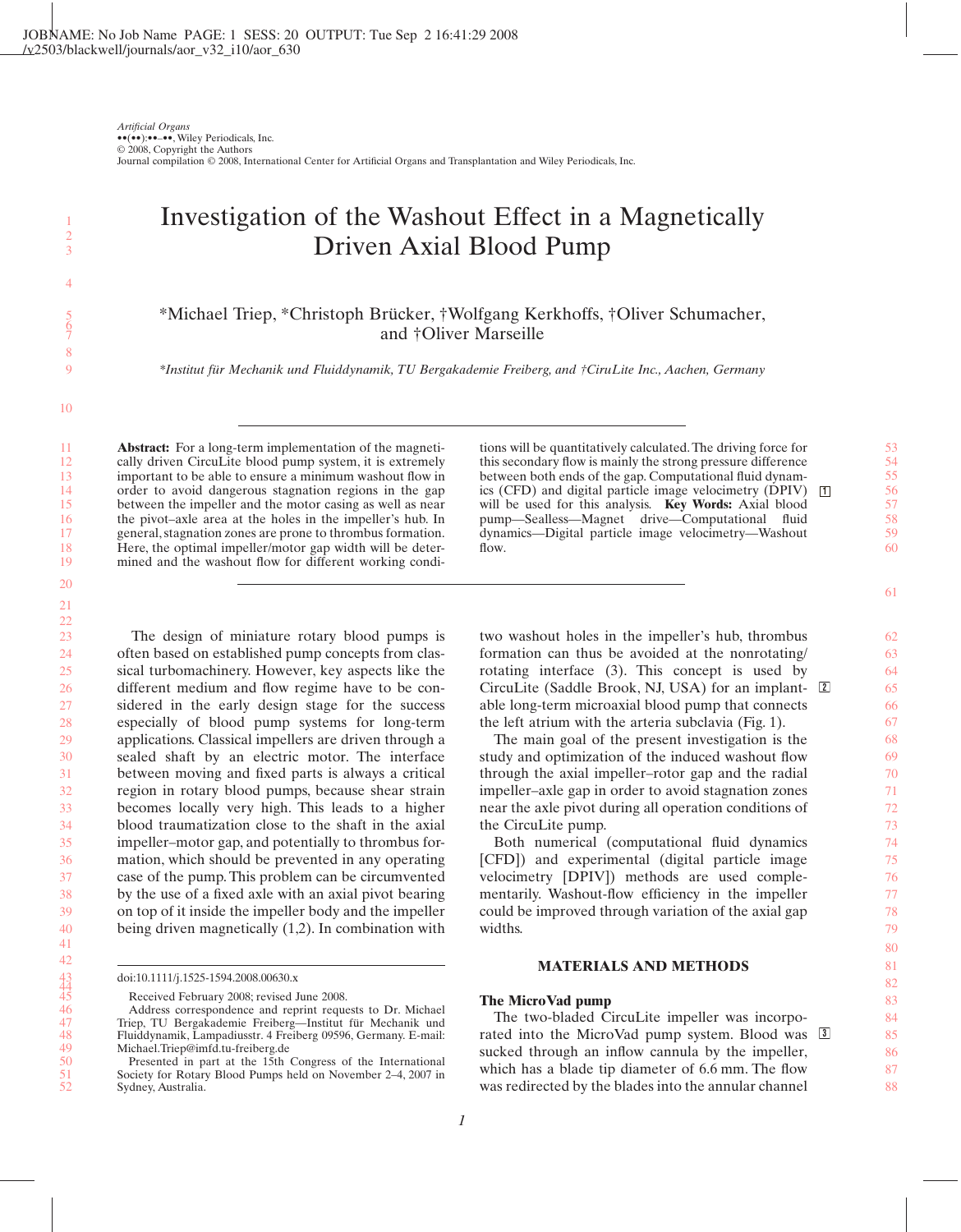*2 M. TRIEP ET AL.*



**FIG. 1.** Implementation of the MicroVad pump system into the left atrium.

between the electric motor and the casing, and was delivered tangentially into the outlet graft. The system reached at physiological conditions a discharge rate of 3.5 L/min and may be operated at a maximum rotational speed of 28.000 rpm. The power 4 **<sup>4</sup>** consumption was in the order of 6–9 W.

> The impeller was driven magnetically so that no sealing is needed. It was mounted on top of a fixed cylindrical axle, thereby forming a constant radial gap as shown in Fig. 2. In combination with the rotor/ motor gap and two holes in the impeller's hub, a washout channel was created. During operation of



**FIG. 2.** Induction of the washout flow.



the pump, a bypass flow through this washout channel was induced so that thrombus formation at the critical ball pivot is prevented.

### **Experimental flow circuit**

For the purpose of the study of the overall performance of the pump, in particular the visualization of the washout flow, the impeller was integrated into a hydraulic mock loop (Fig. 3).

A major feature of the setup is the fully transparent Perspex housing of the pump, which allows full optical accessibility into the inlet cannula, the impeller, and the motor region of the main flow. The test chamber is an identical copy of the real clinical pump device. A Newtonian test fluid composed of water/ glycerine mixture (35 weight percent glycerine) with a density of  $1060 \text{ kg/m}^3$  and a dynamic viscosity of 3.6 cP was used as working fluid. The pressure load and flow was regulated by a throttle valve downstream of the pump, and the flow rate was measured by an ultrasound flowmeter. The connector of the impeller to the mock circuit allows an easy exchange of similar impeller types with small geometric parameter changes. The contribution of the best in the theorem and the theorem and the property and the theorem and the theorem and the theorem and the property of the state of the state of the state of the state of the state of the state of

## **DPIV setup**

Detailed measurements of the internal flow within the pump were carried out using DPIV. This method allows in principle to determine the planar flow field in a selected plane of the flow. Therefore, the laser beam of a phase-triggered double-pulse Nd:Yag laser (Photonics, Edinburgh, UK) with a power of 30 mJ/ pulse and a wavelength of 532 nm was expanded and focused to a 0.2-mm light sheet. A prism system redirected the sheet from top and bottom into the test chamber. A micropositioning stage allows to move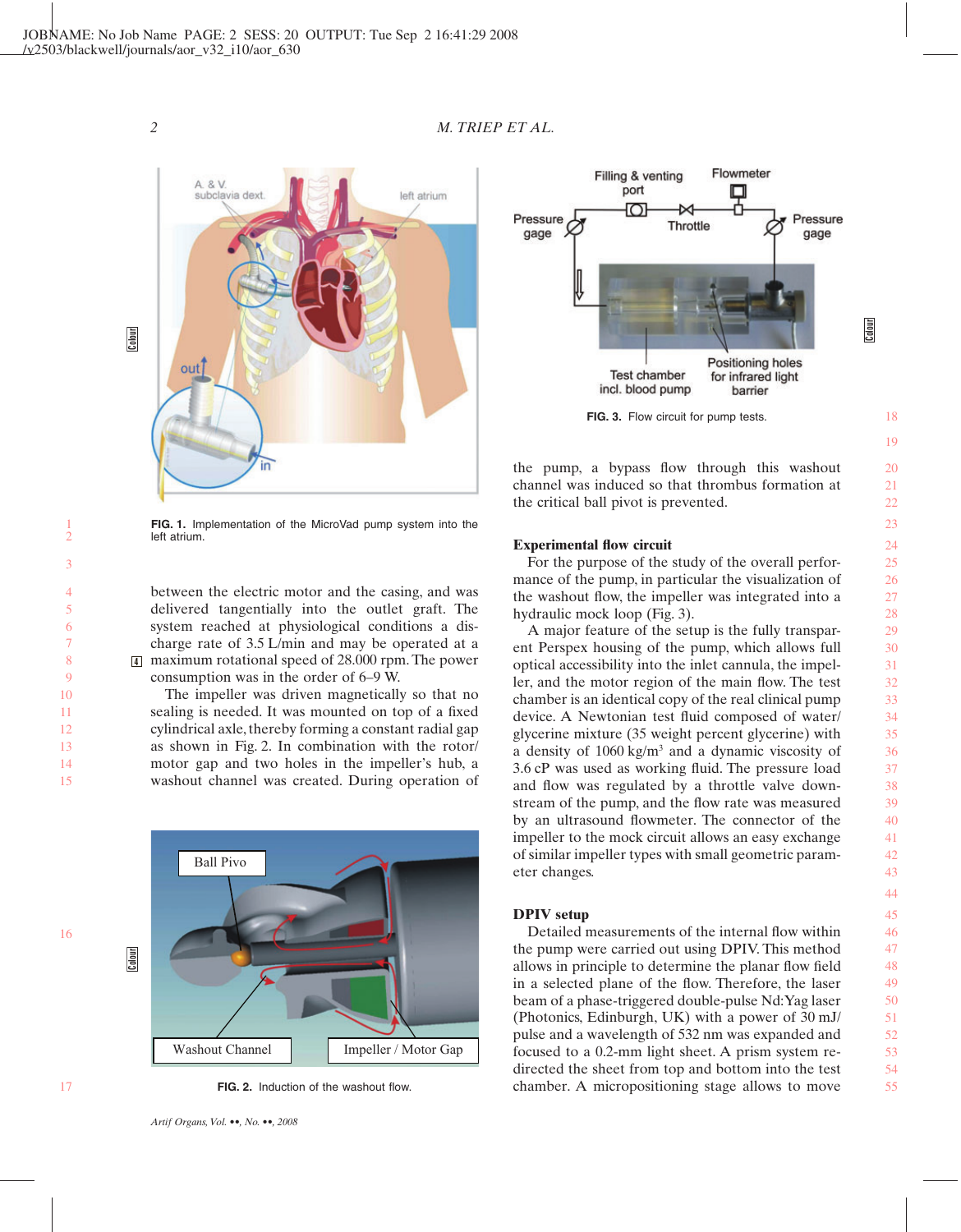*WASHOUT EFFECT IN A MAGNETICALLY DRIVEN AXIAL BLOOD PUMP 3*



**FIG. 4.** Optical arrangement (direction of view [DOV]) (4–6).

the whole test chamber through the light sheet. The full optical arrangement can be seen in Fig. 4.

The flow was seeded with small fluorescent tracer particles (Dantec Dynamics A/S, Skovlunde, Denmark) with a mean diameter of  $5 \mu$  in a concentration of 0.6 g/L. The fluorescent light of the particles passed an orange filter (LOT-Oriel GmbH & Co. KG, Darmstadt, Germany), whereas disturbing reflections were cut off. A telecentric lens (SILL Optics GmbH & Co. KG, Wendelstein, Germany) with a fixed magnification of 1.422 was used in combination with a CCD sensor  $(1280 \times 1024)$ pixels, double-shutter, Sensicam PCO AG, Kelheim, Germany) to record the particle images in the light sheet. Measurements were taken in the axial centerplane and in planes with axial offset.An infrared light barrier allows to synchronize the laser pulse to any desired angular phase position of the impeller electronically. A Labview controller console in combination with a counter card (National Instruments, Austin, TX, USA) was used for phase-locked recording. The pulse separation was  $10 \mu s$ . Velocity fields were calculated with our own custom routines by cross-correlation procedure with window shifting and window refinement technique. The particle density was high enough to achieve high-quality vector fields with  $32 \times 32$  interrogation areas (7). The final results represent averages of 50 DPIV recordings at the same phase position. The velocity data were used for direct comparison with the results from the numerical simulation. 5 6 7 8 9 10 11 12 13 14 15 16 17 18 19 20 21 22 23 24 25 26 27 28 29 30 31 32 33

## **Numerical setup**

34 35

The numerical flow simulations of the pump allow visualizing flow regions that are difficult to access by experimental methods such as the radial gap part of the bypass (washout) channel. Furthermore, they enable to show distributions, for example, of the wall shear stress or pressure in order to identify hot spots, and most important for the present work, the exact determination of integral quantities like the net washout flow and the average pressures in predefined sections of the flow field. 36 37 38 39 40 41 42 43 44 45

In the present study, the three-dimensional CAD 5**5** model of the blood pump system is transferred into a computational structured multiblock grid using a grid generation tool (ANSYS ICEM CFD 10.0, ANSYS, Inc., Canonsburg, PA, USA). The computational domain as marked in Fig. 5 includes the extended inflow region, the impeller, and the downstream annular flow channel. 6**6**

Special attention was paid to the meshing of the washout holes. Refinements toward near-wall regions and especially a fine discretization in blade and gap regions were taken into consideration. The grid consists in total of 2.65 million hexahedral cells. The numerical flow simulation was performed using the commercial CFD software STAR-CD (Computational Dynamics Limited, London, UK). The code numerically solves the conservation equations of mass and momentum by means of a finite volume approach. The Reynolds number based on the interior diameter of the pump casing  $D_{ref} = 6.8$  mm reaches values dependent on the working point of about 2875. Therefore, turbulent flow is taken into account by a Reynolds averaged approach and the low-Reynolds k-e turbulence model. A major advantage of this model is its treatment of the near-wall region. Blood was treated as a single-phase, incompressible, isothermal (37°C) Newtonian fluid with constant density  $(1060 \text{ kg/m}^3)$  and viscosity  $(3.6 \text{ cP})$ . Boundary conditions were chosen in agreement with the experimental situation described in the section before and are defined as follows: a fully developed turbulent velocity profile is set at the entrance of the inflow cannula. Due to the incompressible character of the fluid, the pressure was set in average constant in the outlet of the test compartment, so that the simulated relative pressure field can be transferred in the postprocessing to the correct pressure level with



**FIG. 5.** Domain of computation.

84

*Artif Organs, Vol. ••, No. ••, 2008*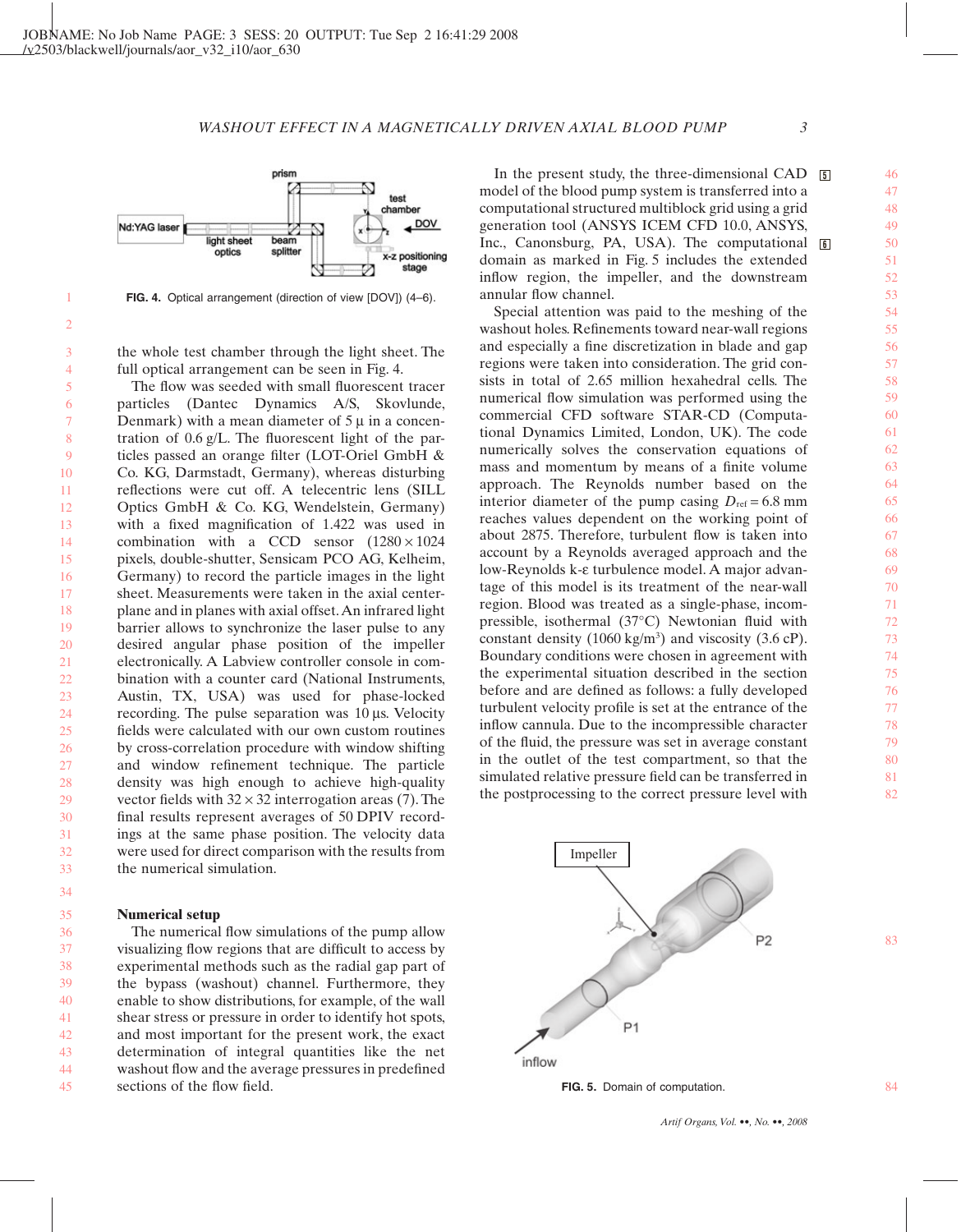

**FIG. 6.** Side view of the region of interest.

the help of experimental measurements. The simulations were carried out on a static grid with additional source terms due to rotation in the conservation equations, which turned out to be very adequate for the purpose of this study. The stagnation point at the tip of the rotor's hub is defined as the origin of the coordinate system as shown in Fig. 6. Position P1 (see Fig. 5) is located 2.95  $D_{ref}$  in front of the origin, and position P2 is located 3.5  $D_{ref}$  behind the origin. The *x*–*z* plane is defined here as the plane perpendicular to the washout hole.

#### **RESULTS**

The results are structured as follows: first, the simulated operating points are compared against measured performance curves and are discussed, then, the washout flow is determined and analyzed in more detail for different impeller/motor gap widths, the computed general flow field is described and compared with experimental data, and finally, the liftoff force and minimum static pressure are derived.

#### **Flow curves**

The chosen working points for simulations were extracted from hydraulically measured performance curves obtained over the whole clinical pump system. The overall pressure differences were varied from 60 to 120 mm Hg, the rotational speeds from 20 000 to 28 000 rpm. The gap between the impeller and the motor was  $400$ - $\mu$  wide. The comparison of the analyzed working points within the operating envelope of the pump is shown in Fig. 7. Red and blue denote measured and computed values, respectively. The pressure heads in the curves of Fig. 7 were obtained experimentally and numerically from the average pressures acting in sections close to the impeller P1 and P2 as introduced in Fig. 5 for direct comparison. The curves show good agreement. **Colour Colour Colour Colour Colour Colour Colour Colour Colour Colour Colour Colour Colour Colour Colour Colour Colour Colour Colour Colour Colour Colour Colour Colour Colour Colour Colour Colour Colour Colour Colour Col** 

A useful way to compare all cases is to nondimensionalize the pressure head  $\Delta p_{\text{P1-P2}}$  between positions P1 and P2 from Fig. 5 and the volume flow *Q* in the following way:





**FIG. 7.** Comparison of flow curves: measured (m) and computed (c).

Head coefficient: 
$$
\Psi = \frac{\Delta p_{P2-P1}}{\frac{1}{2}\rho u_{\text{tip}}^2}
$$

Flow coefficient:  $\Phi = \frac{Q}{\frac{\pi}{4} d_{\text{tip}}^2 u}$  $l_{\rm tip}^2 u_{\rm tip}$ 

where  $\frac{1}{2}$  $\frac{1}{2}\rho u_{\text{tip}}^2$  means a fictitious dynamic pressure, and π  $\frac{\pi}{4} d_{\text{tip}}^2 u_{\text{tip}}$  a fictitious volume flow based on the blade tip speed,  $u_{\text{tip}} = \pi n d_{\text{tip}}$ , and the blade tip diameter,  $d_{\text{tip}}$ . The diagram in Fig. 8 confirms the expected overlapping of the curves corresponding to different rotational speeds *n* as in turbomachinery theory (8).

#### **Washout flow**

The washout flow acts as a bypass that permits recirculation of the blood when a certain bypass pressure difference between both ends of the washout channel (dependent on the rotational speed of the impeller) is reached. In this section, the axial gap between the impeller and the motor will be varied from 400 to 600  $\mu$  as shown in Fig. 9.



**FIG. 8.** Dimensionless flow chart.

48 49

46 47



69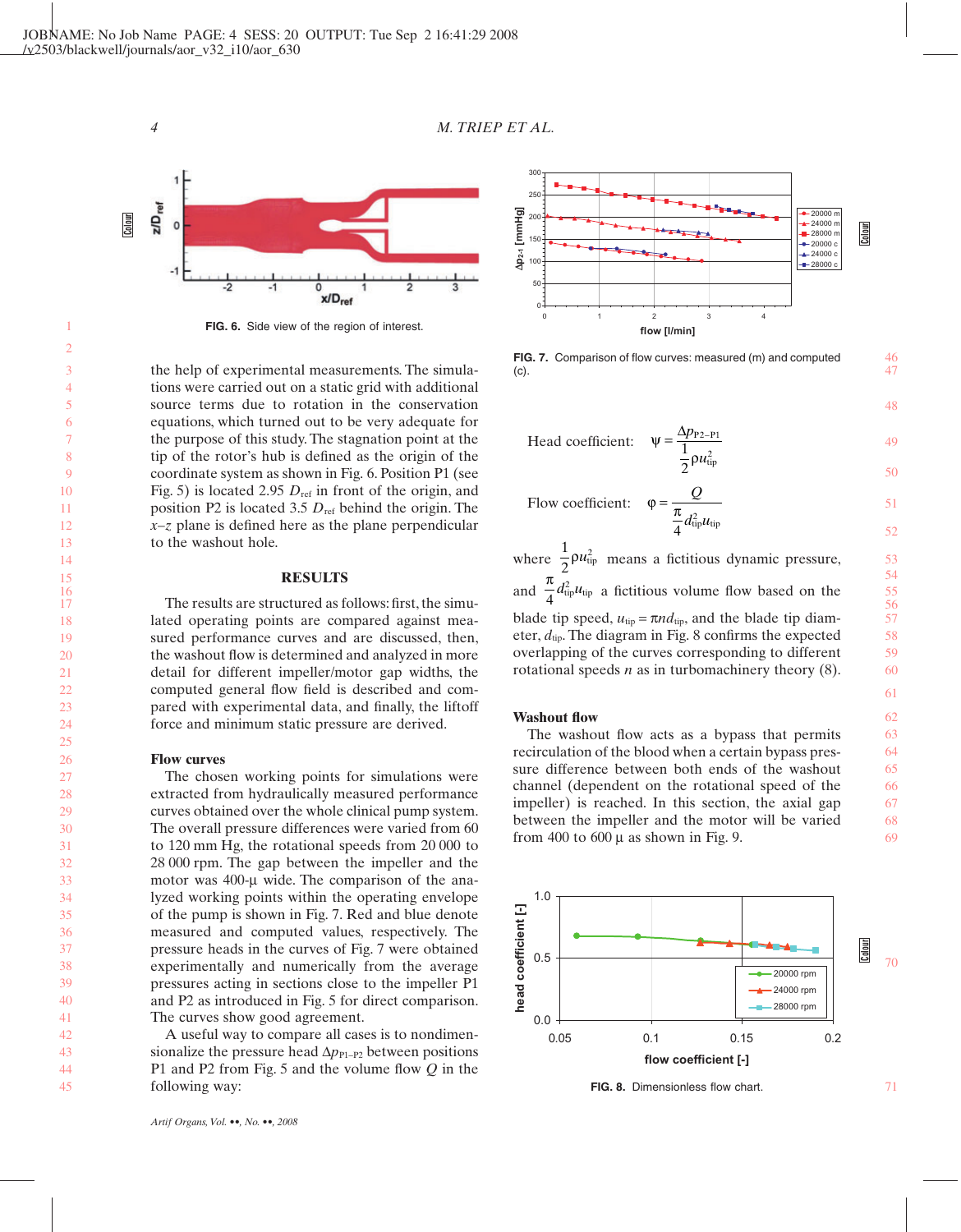## *WASHOUT EFFECT IN A MAGNETICALLY DRIVEN AXIAL BLOOD PUMP 5*



**FIG. 9.** Washout gap geometry variation and net force direction.

1 2

The upper limit of  $600 \mu$  ensures sufficient magnetic attraction, which prevents the impeller to lift off. The net liftoff force is the sum of all fluiddynamic forces acting onto the impeller's surface, for example, the pressure and viscous forces. In order to avoid a damaging physical contact between the impeller and the motor at possible tumbling instabilities of the rotor before reaching the actual working point, the lowest tolerable axial gap width is set to  $400 \mu$ . 3 4 5 6 7 8 9 10 11

In general, the washout flow is a function of the channel geometry as well as of the operation conditions such as the rotational speed and the pressure head across the pump. Figure 10 shows the washout flow results obtained for three different axial gap widths at an overall pressure head of  $\Delta p = 80$  mm Hg. A gap width of  $500 \mu$  evidenced the highest washout flow for all working conditions considered. 12 13 14 15 16 17 18 19

On the one hand, for a wider gap, the pressure loss becomes higher due to secondary flows; on the other hand, for a smaller gap width, the pressure loss gets 20 21 22



**FIG. 10.** Washout flow at different rotational speeds and axial gap widths; overall pressure head  $\Delta p = 80$  mm Hg.

higher due to friction. In effect, a trade-off between these two tendencies leads to the optimal gap width of 500 m.

In Fig. 11, the whole flow field in a plane through the washout hole and in a perpendicular plane in the impeller region is shown. The streamlines show the existence of a stagnation region near the pivot (see also Fig. 2).

The tip leakage vortex, a back-flow region at the impeller housing, and the secondary flow in the axial gap between the impeller and the motor are also visualized. In addition, the plots include the relative pressure distributions, which are color coded according to the color map. The reference pressure for the CFD simulations was the atmospheric pressure of 750 mm Hg, which was held constant at the outlet boundary. The driving pressure difference for the washout flow can be deduced from the plots.



**FIG. 11.** Sectional streamlines pattern and pressure distribution in the impeller region for working condition:  $n = 24000$  rpm,  $Q = 2.81$  L/min,  $\Delta p = 80$  mm Hg.

44

*Artif Organs, Vol. ••, No. ••, 2008*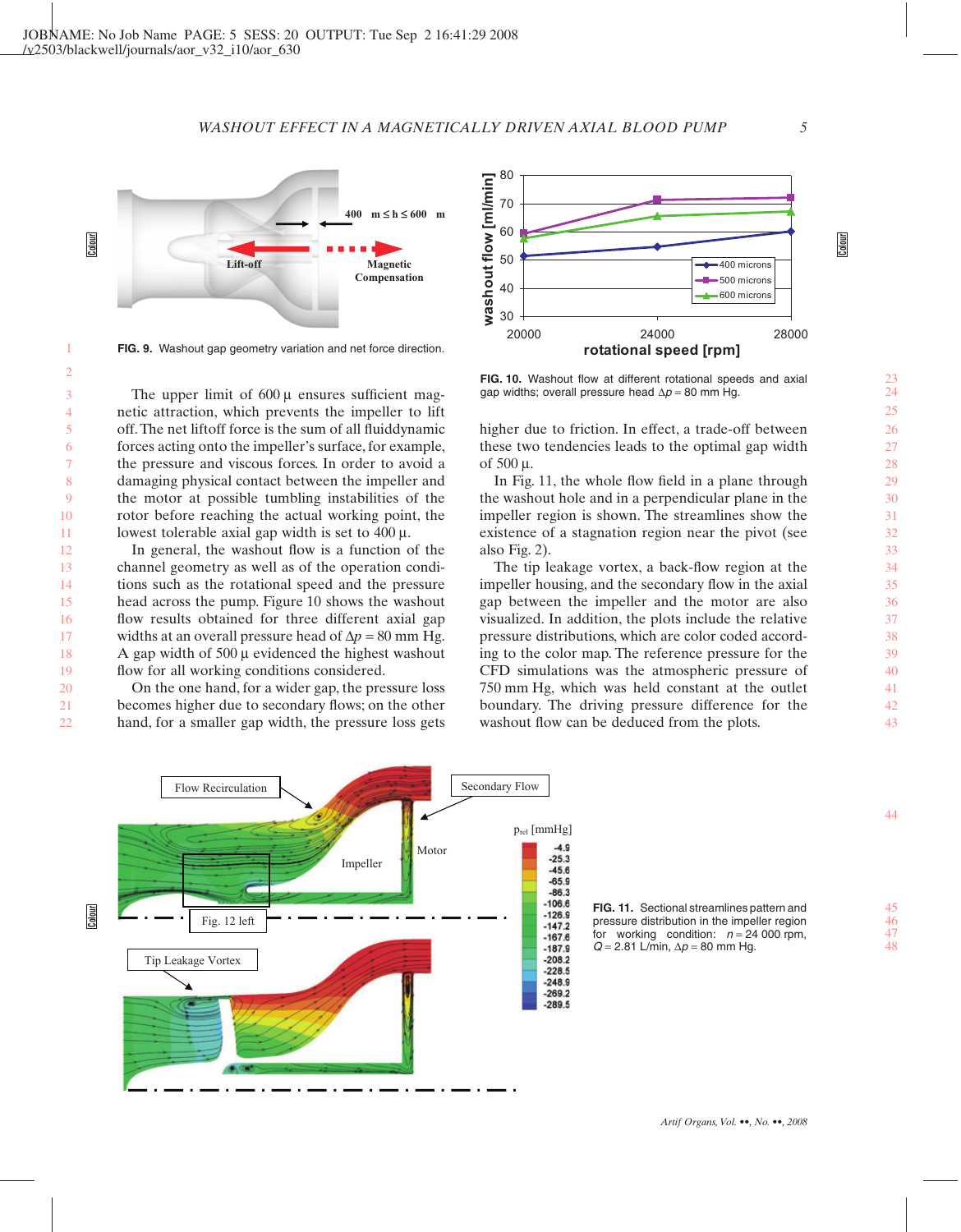

## *6 M. TRIEP ET AL.*



prel [mmHg]



35





**FIG. 13.** Flow and pressure distribution in the axial gap between impeller and motor; comparison of numerical simulation (left) and experiment (right): streamlines (left,  $\Delta p = 120$  mm Hg,  $n = 24 000$  rpm, *Q* = 2.1 L/min) versus particle traces (right,  $\Delta p = 135$  mm Hg,  $n = 24000$  rpm, *Q* = 1.8 L/min).

### **Comparison CFD to DPIV**

Figure 12 shows a comparison between numerical simulation and experiment of the flow field in the washout hole region. The streamlines (left) and the velocity vectors (right) evidence the path of the mass leaving the radial gap through the washout hole. The bypass flow is sharply turned in downstream direction by the oncoming main flow, indicating that the major part leaves the hole at the trailing edge.

Figure 13 highlights the inward direction of the flow in an axial section plane near the front end of the motor.The slope of the paths of the particle traces (3) agrees well with the slope of the streamlines.

### **Liftoff force and minimum static pressure**

From the numerical simulations, we were further able to calculate the net liftoff force and to localize low-pressure regions. For an overall pressure head of  $\Delta p = 80$  mm Hg and a flow of 2.81 L/min at 24 000 rpm, the liftoff force is 0.38 N. The MicroVad blood pump system is designed to operate without any risk of cavitation within the operational envelope. To obtain the absolute pressure field  $p_{\text{abs}}$ , the computed absolute pressure level  $p_{\text{comp,abs}}$  is adapted according to the experimental pressure  $p_{exp,P1}$  and the computed pressure  $p_{comp,P1}$  at position P1 as follows:  $p_{\text{abs}} = p_{\text{comp,abs}} + (p_{\text{exp,P1}} - p_{\text{comp,P1}}).$ 

The results of the CFD study showed that the lowest static pressure is 333.8 mm Hg at the operating point of 28.000 rpm and 60 mm Hg. This highest depression occurs at the suction side of the blades near the leading edge (Fig. 14). The volume- and area-based distributions of the pressure in the impeller region for this specific case are given in Fig. 15. They indicate that cavitation will not occur, when assuming a vapor pressure of 47 mm Hg for blood as given by Chambers et al. (9). The present assist device is an intracorporeal blood pump, so that nuclei size distributions and concentrations in the blood are not likely to differ from those encountered in vivo. 45 46 47 48 49 50 51 52 53 54 55



**FIG. 14.** Pressure distribution on the impeller for *n* = 28.000 rpm and  $\Delta p = 60$  mm Hg.

57 58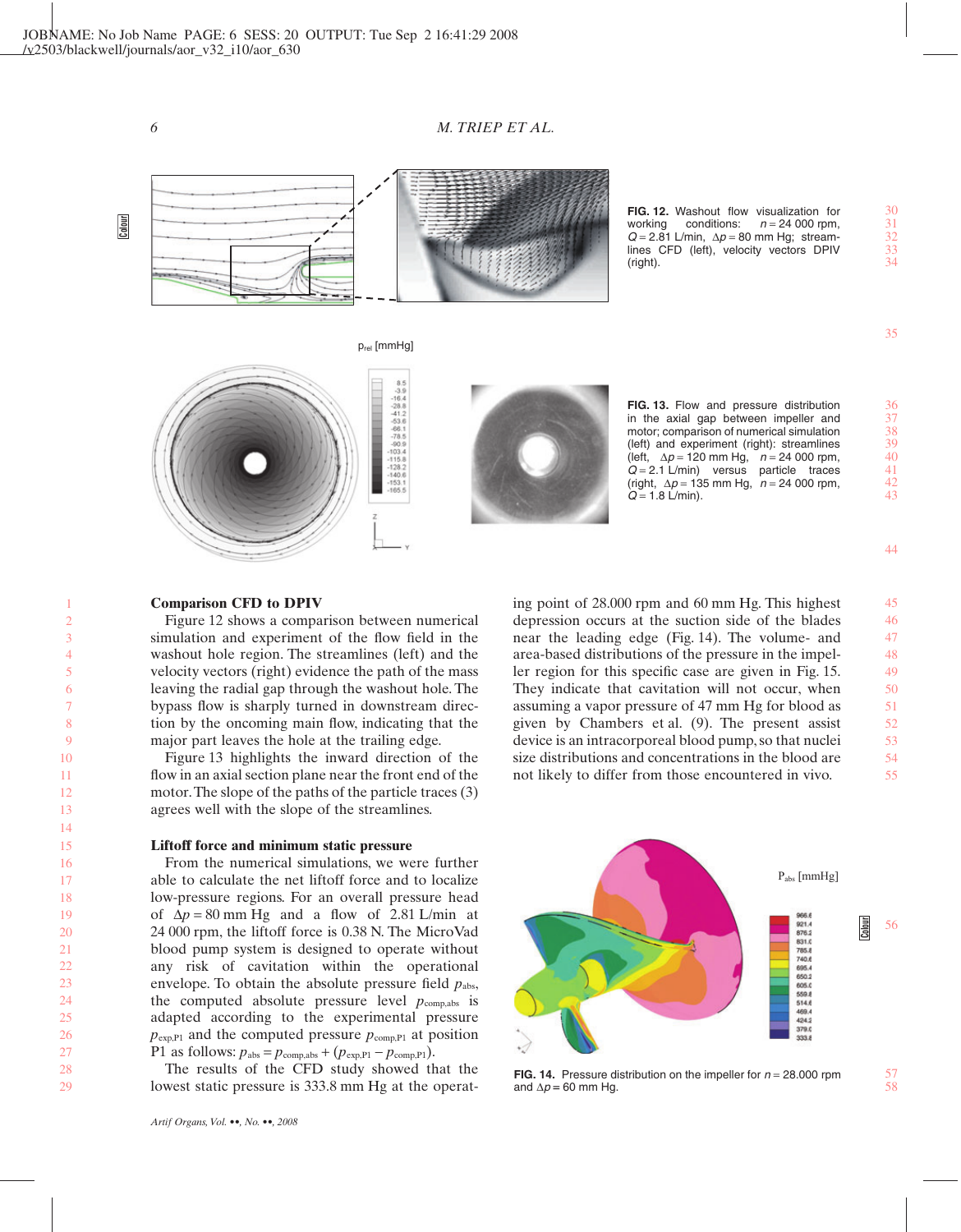## *WASHOUT EFFECT IN A MAGNETICALLY DRIVEN AXIAL BLOOD PUMP 7*



**FIG. 15.** Volume- (left) and area (right) based distributions of pressure for *n* = 28.000 rpm and  $\Delta p = 60$  mm Hg.

33  $rac{55}{34}$ 35

## 36

## **DISCUSSION AND CONCLUSION**

1 2 3

8 9

11 12 13

17

21

The main goal of the present investigation was the study and optimization of the induced washout flow through the axial impeller–motor gap and the radial impeller–axle gap in order to avoid thrombus formation during all operation conditions of the sealless CircuLite pump. Steady-state, three-dimensional turbulent simulations and DPIV measurements were carried out for various working conditions. The results obtained via the CFD simulations are in a good qualitative and quantitative agreement with the DPIV measurements.The washout flow is maximized with the axial impeller–motor gap at  $500 \mu$ . An increase of the free cross-section of the gap leads to a decrease of the pressure loss and therefore to an increase of the washout flow. The washout channel acts as a classical bypass in pumping systems. Therefore, any increase in the bypass flow (washout) counteracts to the pressure load and net flow rate at the working point. 4 5 6 7 10 14 15 16 18 19 20

Furthermore, the liftoff force obtained via CFD is well below the value for the magnetic attraction given by Kerkhoffs et al. (3), and the minimum static pressure emerging in the pump is well above the vapor pressure of blood of 47 mm Hg. 22 23 24 25 26

In the next step, continued iterative geometric adaptations for an even better washout effect at physiological pressure loads will be considered. It is important to include the study of fluid residence time and the effectiveness of the mass exchange in the front part of the pivot. 27 28 29 30 31 32

In addition, the mechanical stability of the pump will be studied, in particular, the restoring moment from the pressure acting on the impeller's surface. In effect, a trade-off of the mechanical stability, on the one hand, and a good washout effect, on the other hand, has to be established.

#### **REFERENCES**

- 1. Havlik R, Kerkhoffs W, Jiao L, Schumacher O, Reul H, Habib N. Intravascular micropump for augmented liver perfusion: first in vivo experience. *Artif Organs* 2001;25:392–4.
- 2. Mahmood A, Kerkhoffs W, Schumacher O, Reul H. Investigation of materials for blood-immersed bearings in a microaxial blood pump. *Artif Organs* 2003;27:169–73.
- 3. Kerkhoffs W, Schumacher O, Meyns B, et al. Design, development, and first in vivo results of an implantable ventricular assist device, MicroVad. *Artif Organs* 2004;28:904–10.
- 4. Brücker C, Schröder W, Apel J, Reul H, Siess T. DPIV study of the flow in a microaxial blood pump. *Proceedings of the 9th Symposium on Transport Phenomena and Dynamics of Rotating Machinery*. *ISROMAC-9.* Honolulu, HI, 2002.
- 5. Triep M, Brücker C, Schröder W, Siess T. Computational fluid dynamics and digital particle image velocimetry study of the flow through an optimized micro-axial blood pump. *Artif Organs* 2006:30:384–91.
- 6. Triep M, Brücker C, Siess T. DPIV-measurements of the flow field in a micro-axial blood pump. *Proceedings of the 13th Symposium on Applications of Laser Techniques to Fluid Mechanics*. Lisbon, 2006.
- 7. Adrian R. Particle-imaging techniques for experimental fluid mechanics. *Ann Rev Fluid Mech* 1991;23:261–301.
- 8. Gülich J. *Kreiselpumpen: Handbuch für Entwicklung, Anlagenplanung und Betrieb*, 2nd Edition. Berlin, Germany: Springer-Verlag, 2004.
- 9. Chambers S, Bartlett R, Ceccio S. Determination of the in vivo cavitation nuclei characteristics of blood. *ASAIO J* 1999;45: 541–9.